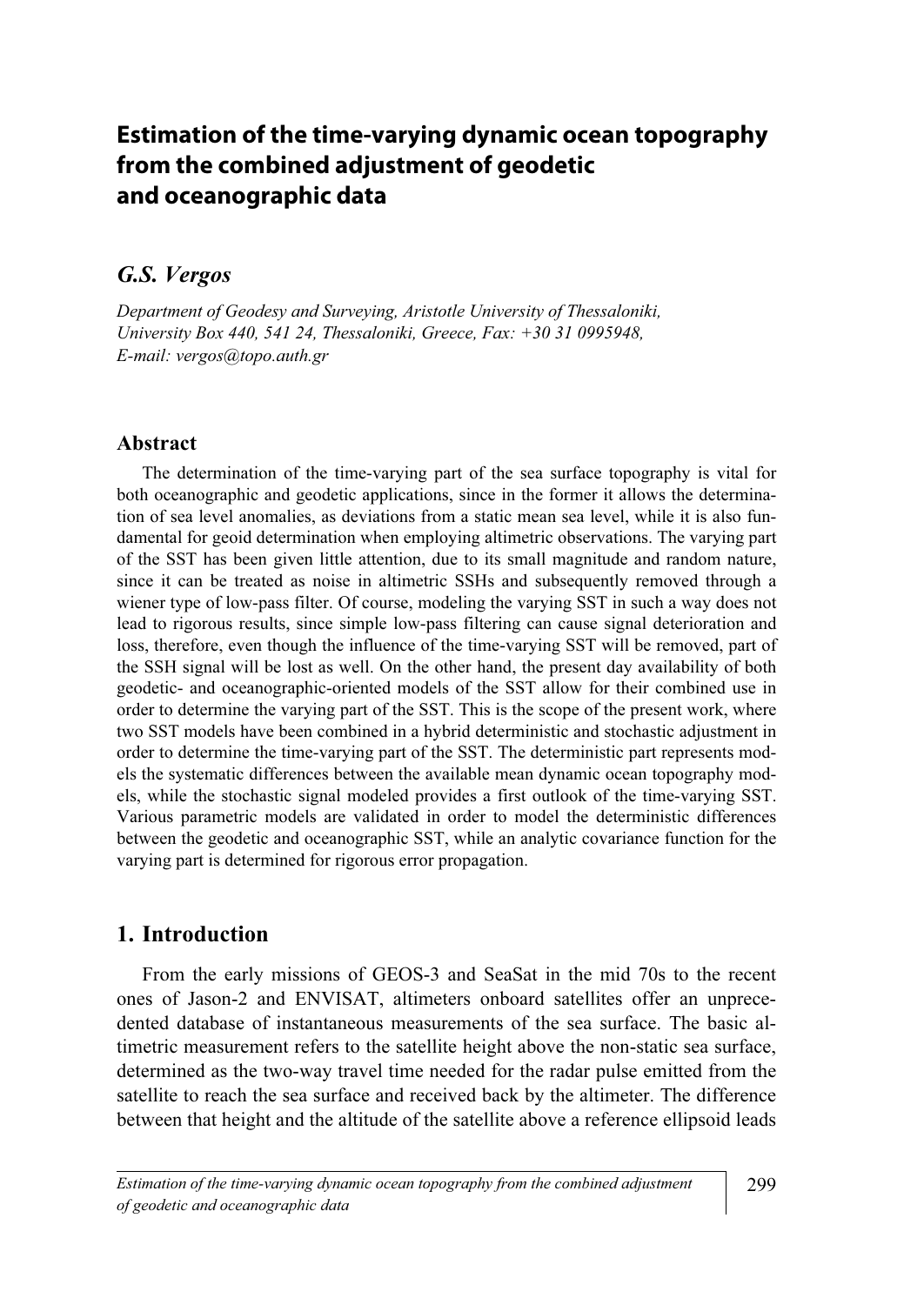to the determination of the instantaneous sea surface height (SSH) which successfully represents the geometric height of the non-static sea surface. This abundance of measurements for the Earth's oceans lead to an improved knowledge of the Earth's gravity field over oceanic regions and the monitoring of sea level variations over large time and spatial scales. Repeated satellite altimetry data span nowadays over a period of about 35 years, if one considers the exact repeat mission (ERM) of GEOSAT as a landmark and the latest missions of JASON-2 and ENVISAT. This record of measurements about the variations and mean level of the Earth's oceans, manage to provide reliable monitoring tools for time periods as short as ten days, useful for sea level anomaly determination, and long enough in order to provide a more-or-less reliable estimate of trends in mean sea level (MSL) rise.

 One of the most vital quantities needed to determine marine geoid models from altimetric measurements in the sea surface topography, which is defined as the separation between the instantaneous seal level and the geoid. The SST can be decomposed in a quasi-stationary part known as the quasi-stationary SST (QSST) or mean dynamic ocean topography (DOT) and a time-varying part, which will be denoted in the sequel as time-varying SST (TSST). The DOT is defined as the semi-constant over large periods of time deviation between the time-averaged mean sea surface and the geoid. It reaches a maximum of +2.2 m and in closed sea areas has very small variations over large regions. For instance in the eastern part of the Mediterranean Sea the DOT has a variation of  $\sim$ 12-15 cm (Rio, 2004). The DOT is influenced mainly by ocean circulation and the salinity, temperature and pressure of the ocean water. Given its definition the DOT measures the long-termaveraged strength of ocean currents, i.e., the "steady-state" ocean circulation. On the other hand, its time-varying counterpart is defined as the deviation between the instantaneous and the time-averaged mean sea surface. The time-varying DOT is mainly attributed to atmospheric forcing, storm surges, un-modeled tidal effects and other varying-with-time influences to the marine environment (Pond and Pickard, 2000). It has a small magnitude and a random nature, so that in most cases until now it has been modeled by applying geophysical corrections to altimetric data such as the inverse barometric effect and tidal corrections, followed by a Wiener type of low-pass filtering of the available altimetric sea level anomalies in order to remove the high-frequency time-varying SST. Note, that in all physical geodesy related studies it is assumed that the geoid does not change with time, i.e., that it is a stationary signal at least for the duration of the study. Due to that assumption, we are only interested in the mean dynamic part of the SST and not the time-varying one. The later can be determined in a straight forward way from the analysis of the repeated tracks of altimetric satellites, which are on an exact repeat missions, so that it will be then removed from the observations. Another way to remove the influence of the time-varying SST is to consider it as noise of the altimetric observations and remove it during the crossover adjustment of the altimetric observations along with the bias and tilt parameters of the radial orbit error.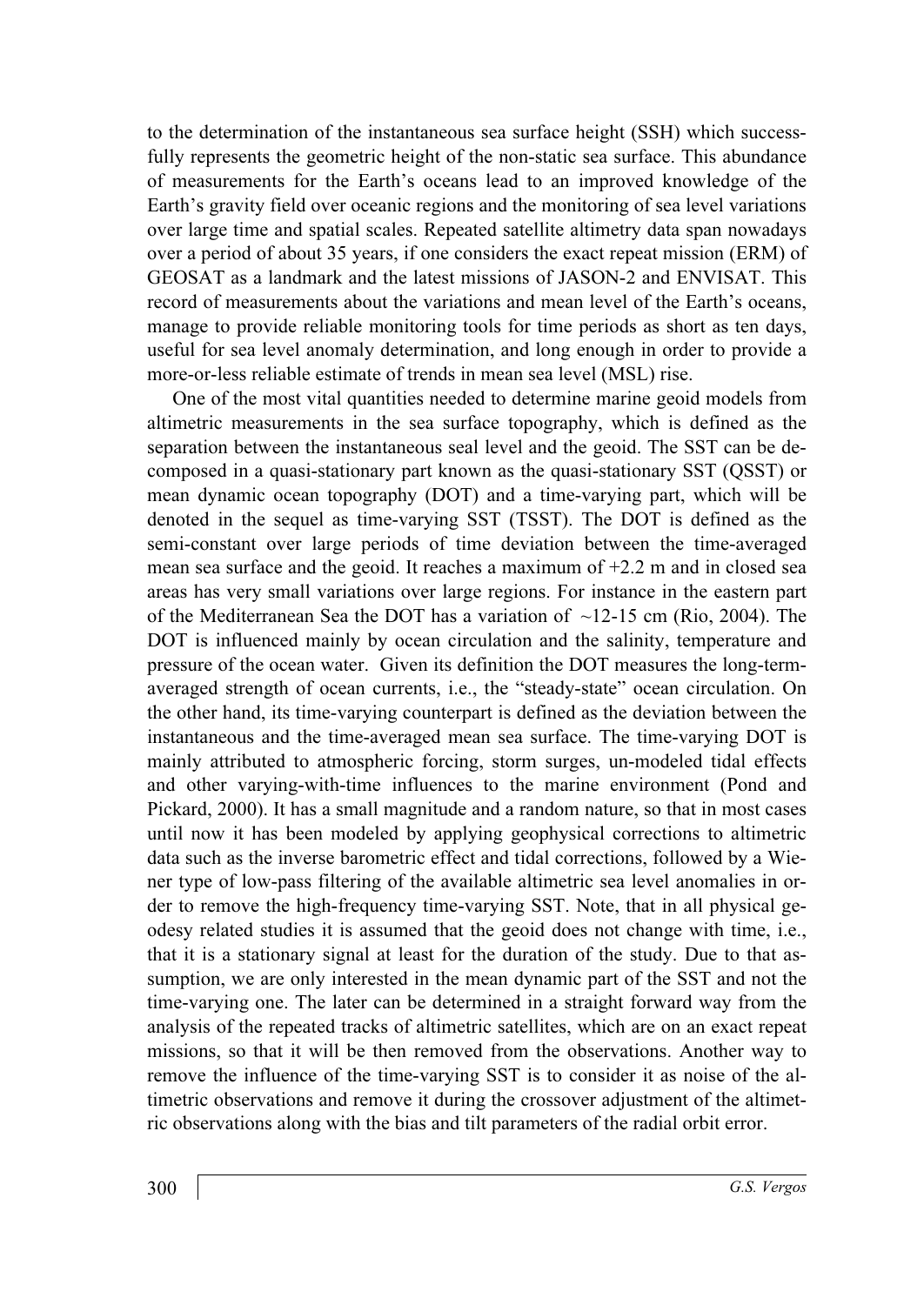The determination of the DOT has been significant attention especially during the last two decades, so that purely geodetic, oceanographic and combined models have been determined. The geodetic approach refers to the combination of an altimetry derived MSS with a marine geoid model so that their separation is modeled as the DOT, while the oceanographic approach combines ocean water salinity, temperature and pressure data (Andersen and Knudsen, 2009; Barzaghi et al., 2008; Engelis, 1985, 1987; Knudsen, 1992; Knudsen et al., 2004, Rio, 2004; Rio and Hernadez, 2004; Vergos, 2006; Vergos et al., 2007). Contrary to its quasistationary counterpart, the time-varying SST has been given little attention in geodetic work, since it is a signal that needs to be removed in the utilization of altimetric SSHs for marine geoid and gravity field modeling. On the other hand, the availability of a marine geoid model from gravimetry and the abundance of satellite altimetry measurements of the instantaneous sea surface, allow the application of purely geodetic algorithms such as parametric least squares collocation in order to determine both the DOT and the time-varying SST. This is the scope of the present work, i.e., the utilization of a gravimetric geoid model and altimetric SSHs in a hybrid deterministic and stochastic combination scheme in order to determine a model of the time-varying SST in the area under study.

#### 2. Observation equations for time-varying DOT modeling

 In order to determine a model of the time-varying DOT and layout the necessary observation equations we should consider the case presented in Figure 1. Within this scenario we have available a gravimetric geoid model  $N$  and altimetric SSHs from single- or multi-satellite missions and we need to determine the timevarying DOT which is denoted with  $\varsigma_t$  in Figure 1. Note that  $\varsigma_c$  in the same Figure represents the mean dynamic ocean topography, i.e., the stationary separation between the MSS and the geoid. From Figure 1 we can readily write the equation that connects geoid heights, SSHs and the sea surface topography as:

$$
SSH = N + \varsigma, \tag{1}
$$

where SSH denotes the instantaneous geometric height of the sea and SST the sea surface topography, which can be decomposed in its mean dynamic  $\varsigma_c$  and timevarying constituents  $\varsigma_t$  as:

$$
\zeta = \zeta_c + \zeta_t \,. \tag{2}
$$

Eq. (1) resembles the one connecting geometric and geoid heights with Helmert orthometric heights on land. Note that for Eq. (1) to hold, all geophysical and instrumental corrections need to be applied to the altimetric SSHs. In such cases the SST in marine areas is analogous to the orthometric height in continental regions and due to that similarity it is called topography of the sea.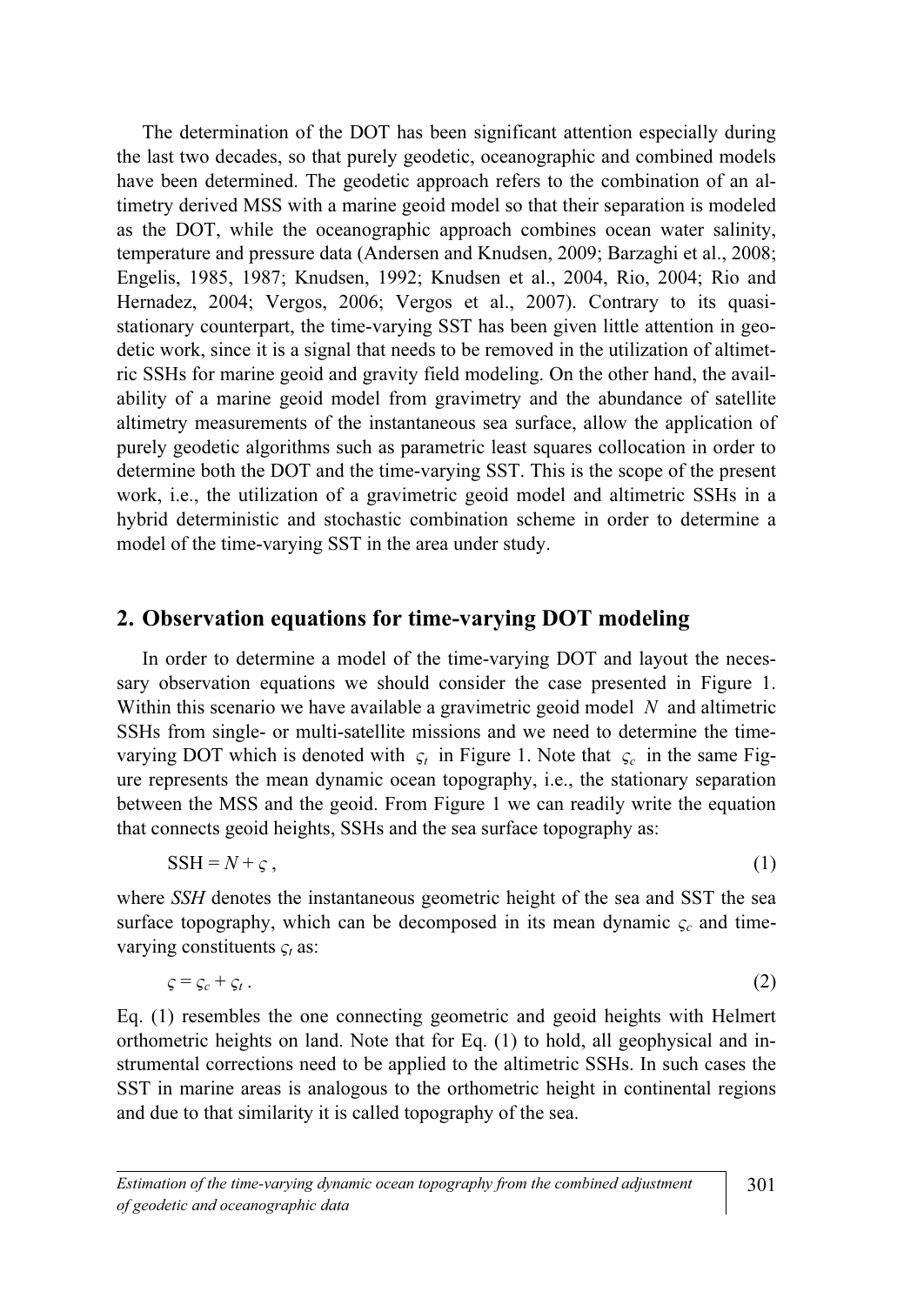

**Figure 1:** Definition of the fundamental constituents for the determination of the timevarying DOT.

 From Eqs. (1) and (2), it becomes evident that given the availability of a gravimetric geoid model, altimetric SSHs and an oceanographic model of the mean DOT, one can estimate the time-varying SST through the combined adjustment of the available observations. In the present study, a gravimetric geoid model for the southern Aegean Sea was available (Vergos et al., 2005) along with altimetric observations from the GEOSAT, ERS1/2, TOPEX/Poseidon and JASON-1 satellites (Vergos et al., 2007). These form the basis of a so-called geodetic model of the mean DOT, which is combined with an oceanographic model of the DOT available from Rio and Hernandez (2004). Based o Eqs. (1) and (2) we can write the observation equation for the combined adjustment of the gravimetric geoid model and the altimetric SSHs as:

$$
\mathbf{b}_{i} = (SSH_{i} - N_{i}) - \zeta_{i}^{c} \text{ ocean} = \zeta_{i}^{c} \text{ geod} - \zeta_{i}^{c} \text{ ocean} = (\mathbf{a}_{i}^{T} \mathbf{x} + \mathbf{s}_{i}) + \mathbf{v}_{i} = \mathbf{a}_{i}^{T} \mathbf{x} + \mathbf{e}_{i}, \qquad (4)
$$

where  $b$  is the observation vector, i.e., the deviation between the dynamic sea surface and the geoid,  $\mathbf{a}_i^T \mathbf{x}$  denotes the deterministic parameters to be estimated,  $s_i$  is the stochastic signal to be determined and  $v_i$  stand for the observation errors. Note that Eq. (4) outlines a hybrid deterministic and stochastic combination scheme where it is possible to estimate both the mean DOT as well as the time-varying SST. This mixed adjustment allows the estimation of parameters  $x_i$ , depending on the parametric model chosen, in order to remove any datum-like differences from the observations as well as the estimation of some stochastic signal s that still rewhere it is possible to estimate both the mean DOT as well as the time-varying SST. This mixed adjustment allows the estimation of parameters  $x_i$ , depending on the parametric model chosen, in order to remove any datum-li time-varying SST. According to Kotsakis and Sideris (1999) the stochastic part of the signal is incorporated from the beginning in the observation equations so that it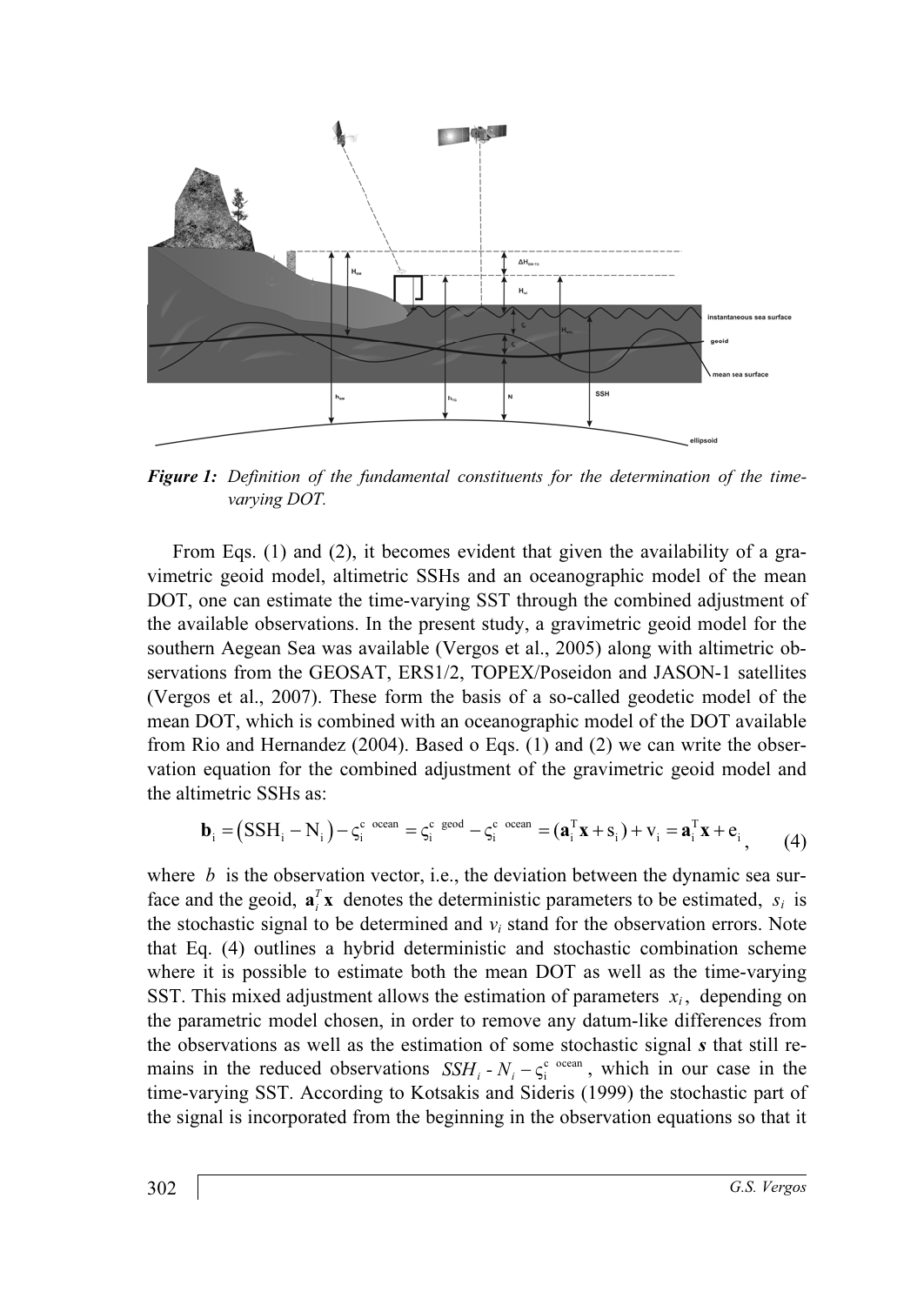takes the following form in matrix notation:

$$
\mathbf{b} = \mathbf{A}\mathbf{x} + \mathbf{s} + \mathbf{K}\mathbf{v} \tag{5}
$$

In Eq. (5) matrix  $\boldsymbol{K}$  is an identity matrix which in the present problem of combining altimetric SSHs and gravimetric geoid heights  $(SSH_i - N_i - \zeta_i^c \text{ ocean} - \zeta_i^t = 0)$ takes the form  $\mathbf{K} = \begin{bmatrix} \mathbf{I}_n & -\mathbf{I}_n & -\mathbf{I}_n \end{bmatrix}$  where *n* is the number of observations. Within this scheme, the minimization principle becomes: this scheme, the minimization principle becomes:<br> $\mathbf{s}^{\mathrm{T}} \mathbf{Q}_{\mathrm{s}}^{-1} \mathbf{s} + \mathbf{v}_{\mathrm{SSH}}^{\mathrm{T}} \mathbf{Q}_{\mathrm{SSH}}^{-1} \mathbf{v}_{\mathrm{SSH}} + \mathbf{v}_{\mathrm{N}}^{\mathrm{T}} \mathbf{Q}_{\mathrm{N}}^{-1} \mathbf{v}_{\mathrm{N}} + \mathbf{v}_{\varsigma^{\mathrm{c}} \mathrm{ ocean}}^{\mathrm{T}} \mathbf{Q}_{\varsigma^{\mathrm{c}} \mathrm{ ocean}}^{-1} \mathbf{v}_{\varsigma^$ 

$$
\mathbf{s}^{\mathrm{T}}\mathbf{Q}_{\mathrm{s}}^{-1}\mathbf{s}+\mathbf{v}_{\mathrm{SSH}}^{\mathrm{T}}\mathbf{Q}_{\mathrm{SSH}}^{-1}\mathbf{v}_{\mathrm{SSH}}+\mathbf{v}_{\mathrm{N}}^{\mathrm{T}}\mathbf{Q}_{\mathrm{N}}^{-1}\mathbf{v}_{\mathrm{N}}+\mathbf{v}_{\varsigma^{\mathrm{c}\ \mathrm{ocam}}}\mathbf{Q}_{\varsigma^{\mathrm{c}\ \mathrm{ocam}}}^{-1}\mathbf{v}_{\varsigma^{\mathrm{c}\ \mathrm{ocam}}}}=\min\,,\tag{6}
$$

where  $\mathbf{Q}_s^{-1}$  is an appropriate weight matrix for the unknown signal. The solution of the system of normal equations is the same as in the case of the well-known least square adjustment with observation equations, so that:

$$
\hat{\mathbf{r}} = \left(\mathbf{Q}_{\text{SSH}} + \mathbf{Q}_{\text{N}} + \mathbf{Q}_{\varsigma^{\text{c ocean}}} + \mathbf{Q}_{\text{s}}\right)^{-1},\tag{7}
$$
\n
$$
\hat{\mathbf{x}} = \left(\mathbf{A}^{\text{T}} \mathbf{P} \mathbf{A}\right)^{-1} \mathbf{A}^{\text{T}} \mathbf{P} \mathbf{b},\tag{8}
$$

$$
\hat{\mathbf{x}} = (\mathbf{A}^{\mathrm{T}} \mathbf{P} \mathbf{A})^{-1} \mathbf{A}^{\mathrm{T}} \mathbf{P} \mathbf{b} ,
$$
  
(8)  

$$
\hat{\mathbf{v}} = \mathbf{b} - \mathbf{A} \hat{\mathbf{x}} .
$$
 (9)

$$
\hat{\mathbf{v}} = \mathbf{b} - \mathbf{A}\hat{\mathbf{x}} \tag{9}
$$

 Note, that we assume that either there are no errors in the estimates of the signal  $\hat{\mathbf{s}}$  or that they do exist but their magnitude is negligible. Moreover, it is assumed that the observation errors are contained entirely in the estimation errors. In the aforementioned Eqs. the error matrix  $\mathbf{Q}_s$  of the signal to be predicted is unknown so in the first step of the adjustment the identity matrix is selected. According to Kotsakis and Sideris (1999) this initial selection for the signal error matrix can be considered as the smoother one which fits best to the available observations **, the** selected parametric model  $\mathbf{a}_i^T \mathbf{x}$  and the stochastic model that has been selected for the random error of the observations ( $Q_{SSH}$ ,  $Q_N$ ,  $Q_{c}$ ,  $Q_{c}$ ,  $Q_{c}$ ). The first estimate for the unknown signal *s* can then be determined as: unknown signal s can then be determined as:

$$
\mathbf{W} = \mathbf{I}_{n} - \mathbf{A} \left( \mathbf{A}^{T} \left( \mathbf{Q}_{\text{SSH}} + \mathbf{Q}_{N} + \mathbf{Q}_{\varsigma^{c \text{ ocean}}} + \mathbf{I}_{n} \right)^{-1} \mathbf{A} \right)^{-1} \times \mathbf{A}^{T} \left( \mathbf{Q}_{\text{SSH}} + \mathbf{Q}_{N} + \mathbf{Q}_{\varsigma^{c \text{ ocean}}} + \mathbf{I}_{n} \right)^{-1}, \qquad (10)
$$

and

$$
\hat{\mathbf{s}}_{\text{init}} = \left(\mathbf{Q}_{\text{SSH}} + \mathbf{Q}_{N} + \mathbf{Q}_{\varsigma^{\text{c ocean}}} + \mathbf{I}_{n}\right)^{-1} \mathbf{W} \mathbf{b} .
$$
\n(11)

 Note that in this initial solution of our adjustment problem, the unknown parameters of the deterministic model are estimated according to Eq. 8 together with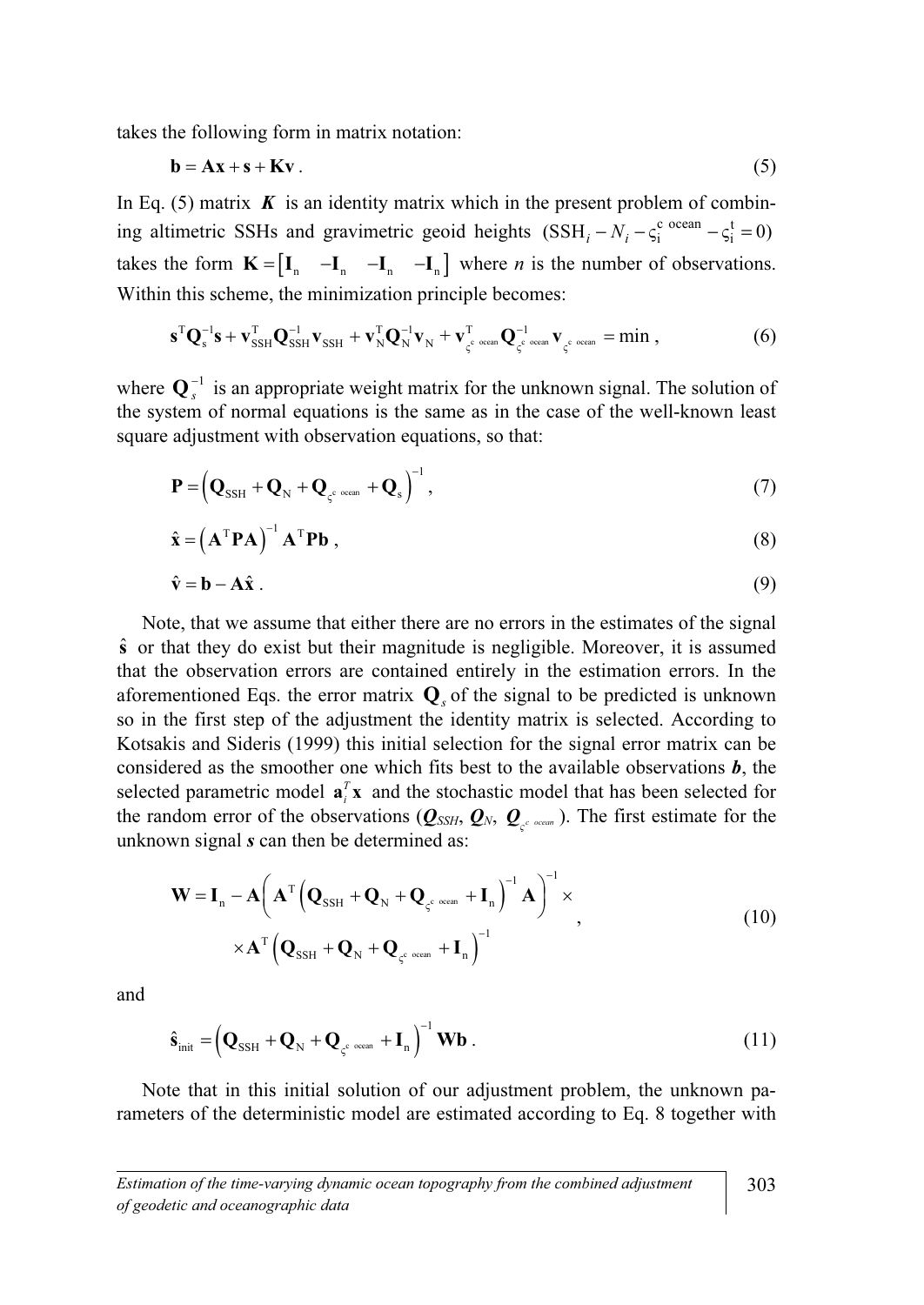a first estimate of the unknown signal  $\hat{s}_{\text{init}}$  according to Eq. 11. In the next step we need to estimate the general trend in the unknown signal s through the adjustment a first estimate of the unknown signal  $\hat{s}_{init}$  according to Eq. 11 need to estimate the general trend in the unknown signal *s* the of a smooth corrector surface in the initial signal estimates  $\hat{s}$  $\hat{s}_{\text{init}}$ . After the estimaa first estimate of the unknown signal  $s_{init}$  according to Eq. 11. In the next step we need to estimate the general trend in the unknown signal *s* through the adjustment of a smooth corrector surface in the initial signa observations, we can construct the reduced vector of observations and the reduced vector of the unknown signal as:<br>  $\mathbf{b}_r = \mathbf{b} - \hat{\mathbf{m}}_s$ , (12) vector of the unknown signal as:

$$
\mathbf{b}_{\mathrm{r}} = \mathbf{b} - \hat{\mathbf{m}}_{\mathrm{s}},
$$
\n
$$
\mathbf{s}_{\mathrm{r}} = \mathbf{s} - \hat{\mathbf{m}}_{\mathrm{s}}.
$$
\n(12)

and

$$
\mathbf{r}_s = \mathbf{s} - \hat{\mathbf{m}}_s. \tag{13}
$$

 It should be noted that this reduction of both the observations and the signals with a smooth corrector surface is needed in order to remove any biases between the observations so that we can safely assume that the reduced signals to be predicted have a zero mean value ( $E{\lbrace s_r \rbrace} = 0$ ). In this way, we can also estimate and empirical covariance function for the reduced signals, which will describe their statistical characteristics and will be used for the estimation of the signal error matrix  $Q_{sr}$ . Then, using this updated and improved description of the stochastic model, more rigorous predictions for the signal estimates can be performed. The final solution of the system is now given as:  $-\frac{1}{2}$ 

$$
\mathbf{W} = \mathbf{I}_{n} - \mathbf{A} \left( \mathbf{A}^{T} \left( \mathbf{Q}_{\text{SSH}} + \mathbf{Q}_{N} + \mathbf{Q}_{\varsigma^{c \text{ ocean}}} + \mathbf{Q}_{s_{r}} \right)^{-1} \mathbf{A} \right)^{-1} \times \mathbf{A}^{T} \left( \mathbf{Q}_{\text{SSH}} + \mathbf{Q}_{N} + \mathbf{Q}_{\varsigma^{c \text{ ocean}}} + \mathbf{Q}_{s_{r}} \right)^{-1}
$$
\n
$$
\left( 14 \right)
$$

$$
\hat{\mathbf{x}} = \left( \mathbf{A}^{\mathrm{T}} \left( \mathbf{Q}_{\mathrm{SSH}} + \mathbf{Q}_{\mathrm{N}} + \mathbf{Q}_{\varsigma^{\mathrm{c}\ \mathrm{ocem}}} + \mathbf{Q}_{\mathrm{s}_{\mathrm{r}}} \right)^{-1} \mathbf{A} \right)^{-1} \times \times \mathbf{A}^{\mathrm{T}} \left( \mathbf{Q}_{\mathrm{SSH}} + \mathbf{Q}_{\mathrm{N}} + \mathbf{Q}_{\varsigma^{\mathrm{c}\ \mathrm{ocem}}} + \mathbf{Q}_{\mathrm{s}_{\mathrm{r}}} \right)^{-1} \mathbf{b}_{\mathrm{r}}
$$
\n(15)

$$
\times \mathbf{A}^{\mathrm{T}} \left( \mathbf{Q}_{\mathrm{SSH}} + \mathbf{Q}_{\mathrm{N}} + \mathbf{Q}_{\varsigma^{\mathrm{c}\ \mathrm{ocem}}} + \mathbf{Q}_{\mathrm{s}_r} \right)^{-1} \mathbf{b}_r
$$
  

$$
\hat{\mathbf{s}}_{\mathrm{r}} = \mathbf{Q}_{\mathrm{s}_r} \left( \mathbf{Q}_{\mathrm{SSH}} + \mathbf{Q}_{\mathrm{N}} + \mathbf{Q}_{\varsigma^{\mathrm{c}\ \mathrm{ocem}}} + \mathbf{Q}_{\mathrm{s}_r} \right)^{-1} \mathbf{W} \mathbf{b}_r, \qquad (16)
$$

while we can also estimate the individual errors of the observations:

we can also estimate the individual errors of the observations:  
\n
$$
\hat{\mathbf{v}}_{\text{SSH}} = -\mathbf{Q}_{\text{SSH}} \left( \mathbf{Q}_{\text{SSH}} + \mathbf{Q}_{\text{N}} + \mathbf{Q}_{\varsigma^c \text{ ocean}} + \mathbf{Q}_{\varsigma_r} \right)^{-1} \mathbf{W} \mathbf{b}_{\text{r}},
$$
\n(17)  
\n
$$
\hat{\mathbf{v}}_{\text{N}} = -\mathbf{Q}_{\text{N}} \left( \mathbf{Q}_{\text{SSH}} + \mathbf{Q}_{\text{N}} + \mathbf{Q}_{\varsigma^c \text{ ocean}} + \mathbf{Q}_{\varsigma_r} \right)^{-1} \mathbf{W} \mathbf{b}_{\text{r}},
$$
\n(18)

$$
\hat{\mathbf{v}}_{N} = -\mathbf{Q}_{N} \left( \mathbf{Q}_{SSH} + \mathbf{Q}_{N} + \mathbf{Q}_{\varsigma^{c \text{ ocean}}} + \mathbf{Q}_{s_{r}} \right)^{-1} \mathbf{W} \mathbf{b}_{r},
$$
\n(18)\n
$$
\hat{\mathbf{v}}_{\varsigma^{c \text{ ocean}}} = -\mathbf{Q}_{\varsigma^{c \text{ ocean}}} \left( \mathbf{Q}_{SSH} + \mathbf{Q}_{N} + \mathbf{Q}_{\varsigma^{c \text{ ocean}}} + \mathbf{Q}_{s_{r}} \right)^{-1} \mathbf{W} \mathbf{b}_{r}.
$$

$$
\hat{\mathbf{v}}_{\varsigma^{\text{c ocean}}} = -\mathbf{Q}_{\varsigma^{\text{c ocean}}} \left( \mathbf{Q}_{\text{SSH}} + \mathbf{Q}_{\text{N}} + \mathbf{Q}_{\varsigma^{\text{c ocean}}} + \mathbf{Q}_{\text{s}_r} \right)^{-1} \mathbf{W} \mathbf{b}_r. \tag{19}
$$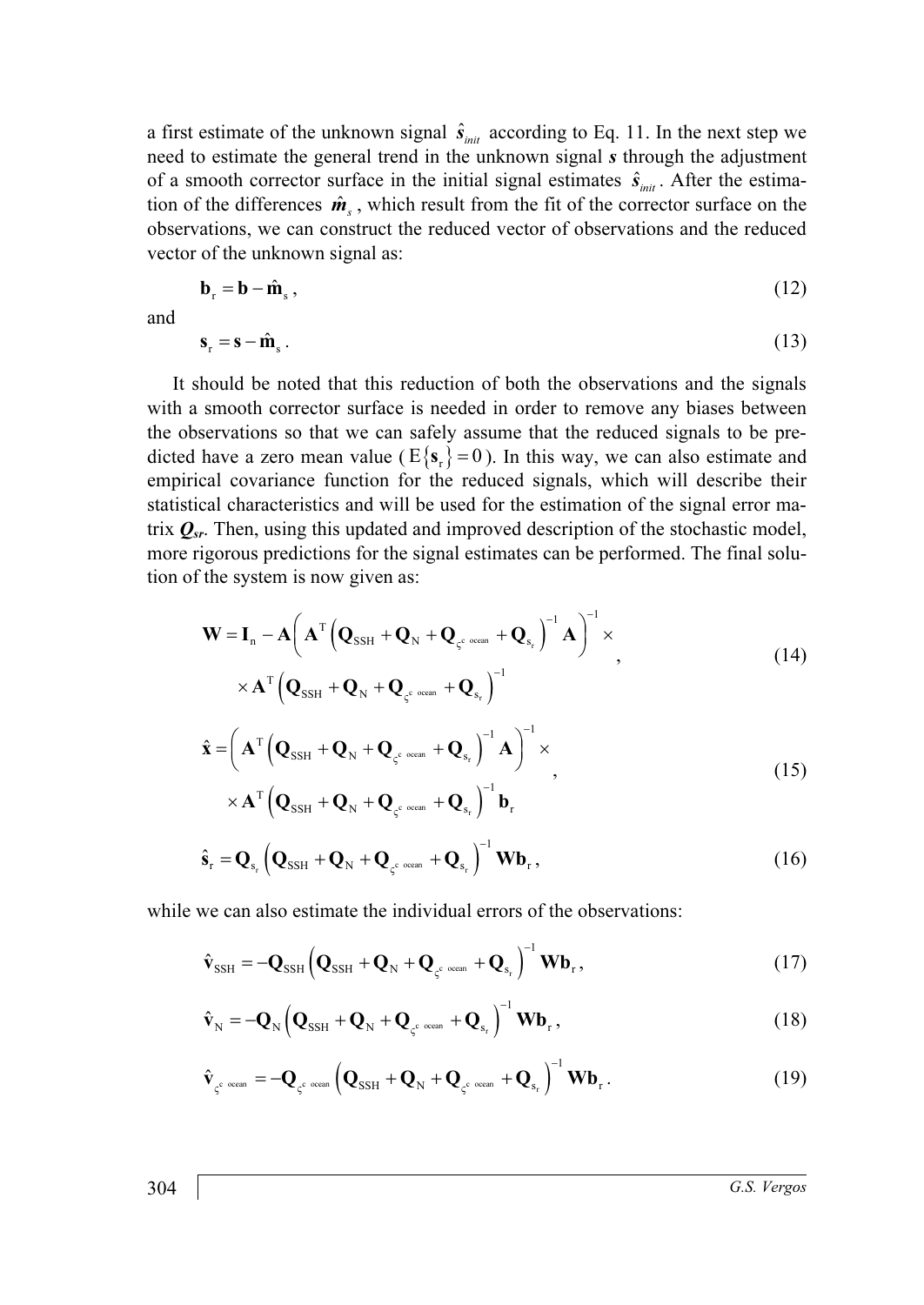### 3. Determination of the time-varying DOT

 As it has already been mentioned, the determination of the time-varying DOT was based on available altimetric SSHs, a gravimetric geoid model and an oceanographic mean DOT model for the south Aegean Sea. Table 1 summarizes the statistics of the so-called geodetic DOT model  $(SSH_i-N_i)$  and those of the oceanographic one, as well their differences that were used as observations in the adjustment. The last row of Table 1 were the input data that have been used, along with an initial signal covariance matrix  $\mathbf{Q}_s$  equal to the identity matrix, so that the initial estimates one, as well their differences that were used as observations in the adjustment. The last row of Table 1 were the input data that have been used, along with an initial signal covariance matrix  $Q_s$  equal to the identity m various models have been tested in order to investigate which one provides the best fit to the available observations. Therefore, four- and five- parameter similarity transformation models have been tested along with zero, first, second and thirdorder polynomial ones. The analytic description of the design matrix A depends on the selection of the parametric model and is not given here since it is well document in the literature (Fotopoulos, 2003; Heiskanen and Moritz, 1967; Kotsakis and Sideris, 1999; Vergos, 2006). Given the selection of a parametric model, the the selection of the parametric model and is not given here since it is well document in the literature (Fotopoulos, 2003; Heiskanen and Moritz, 1967; Kotsakis and Sideris, 1999; Vergos, 2006). Given the selection of a pa which result from the fit of the deterministic model.

|                                | max   | min      | mean     | rms         | std         |
|--------------------------------|-------|----------|----------|-------------|-------------|
| <sub>c</sub> c geod            | 0.675 | $-0.510$ | 0.014    | $\pm 0.238$ | $\pm 0.238$ |
| c ocean                        | 0.096 | $-0.176$ | $-0.040$ | $\pm 0.066$ | $\pm 0.053$ |
| <sub>-</sub> c geod<br>c ocean | 0.478 | $-0.635$ | $-0.058$ | $\pm 0.208$ | $\pm 0.200$ |

Table 1: Statistics of the altimetric and gravimetric geoid models. Unit: [m].

 Table 2 presents the statistics of the corrector surfaces for some of the parametric models tested, where A denotes the 3<sup>rd</sup> order polynomial model and **B**, C denote the four- and five-parameter similarity transformation ones respectively. Note that the lower order polynomial models are not listed, since their results were inferior compared to the aforementioned ones and they provided larger prediction errors. The first part of Table 2 presents the statistics of the corrector surfaces, while the second part gives some statistical measures of the system of normal equations (condition number, adjusted and simple coefficient of determination), which represent the goodness of fit and the stability of the achieved solution (Fotopoulos, 2003; Vergos, 2006). From Table 2 it becomes evident that the  $3<sup>rd</sup>$  order polynomial model (model  $\vec{A}$  in that Table) provides the smaller condition number, i.e., a more stable solution, along with the larger adjusted and simple coefficient of determination i.e., a better fit, compared to the similarity transformation models. Note that the condition numbers for the similarity transformation models are four orders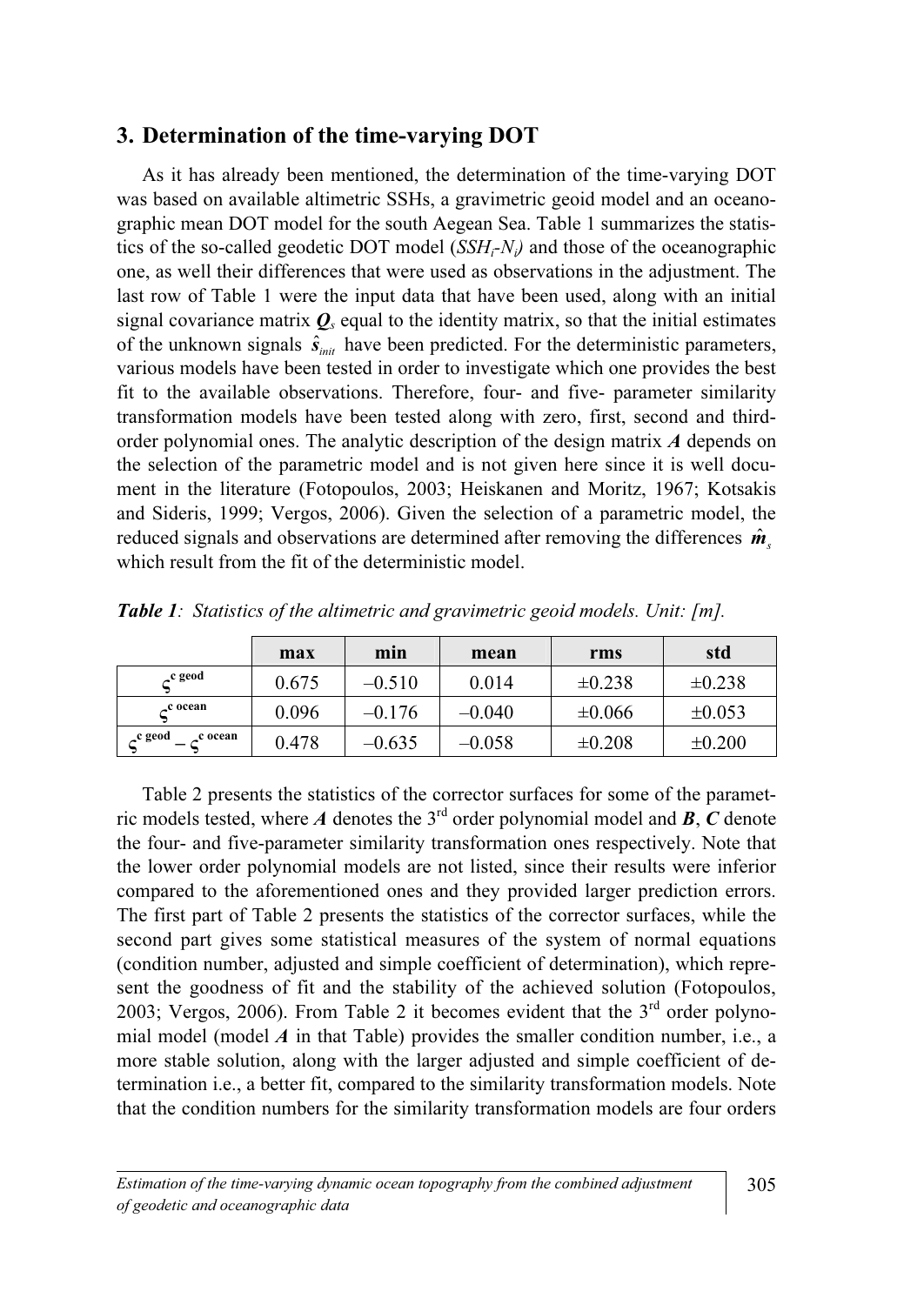Table 2: Statistics of the corrector surface values for the estimation of the timevarying SST and system condition number, adjusted and simple coefficients of determination. Unit: [m].

|                           | max                  | min      | mean              |             | rms                | std         |
|---------------------------|----------------------|----------|-------------------|-------------|--------------------|-------------|
| A (trend)                 | 0.882                | $-0.232$ | 0.044             | $\pm 0.201$ |                    | $\pm 0.196$ |
| <b>B</b> ( <i>trend</i> ) | 0.607                | $-0.167$ | 0.044             | ±0.175      |                    | ±0.169      |
| $C$ ( <i>trend</i> )      | 0.577                | $-0.149$ | 0.044             |             | ±0.181             | $\pm 0.175$ |
|                           | A                    |          | B                 |             | C                  |             |
| $\mathbf{R}^2$            | 0.66                 |          | 0.49              |             | 0.52               |             |
| $\mathbf{R}_a^2$          | 0.65                 |          | 0.48              |             | 0.51               |             |
| con                       | $1.3111\times10^{3}$ |          | $1.16 \times 10'$ |             | $3.63\times10^{7}$ |             |

of magnitude larger than those of the parametric model, which signals that these models are less stable in the solution that they provide. Moreover, from the prediction errors estimated for the three parametric models, the  $3<sup>rd</sup>$  order polynomial one provides a standard deviation of  $\pm 4.5$  cm compared to  $\pm 6.2$  cm  $\pm 6.9$  cm for the five- and four- parameter models respectively. Therefore, it was concluded that the  $3<sup>rd</sup>$  order polynomial model will be the one used to reduce the observations and the signal and model the systematic differences between the altimetric SSHs, the gravimetric geoid heights and the oceanographic DOT model. Figure 2 depicts the corrector surface estimated from the 3<sup>rd</sup> order polynomial model.

 After the reduction of the observations and of the signal has been performed according to Eqs. (12) and (13), the empirical covariance function of the reduced time-varying SST signal has been estimated. Figure 3 presents the time-varying SST empirical covariance function, which was then used to compute the more reliable, compared to the identity matrix, variance-covariance matrix of the reduced signal. From the empirical covariance function it can be seen that the reduced signal has a correlation length of  $\sim$ 160 km with a variance of 26 cm<sup>2</sup> only.

 With this information available, the final estimation for the time-varying SST signal has been carried out for the area under study. Table 3 presents the statistics of the estimated time-varying sea surface topography model, which is also depicted in Figure 4. From Figure 4 its becomes evident that the estimated time-varying SST values are realistic, i.e., they do not show extreme maxima and minima, while their mean value is zero. Note that the standard deviation of the predicted signal is at the  $\pm$ 2.9 cm level, showing a significant variation over Cyclades, where the respective anti-cyclone is located, in northwest Crete over the Western Cretan gyre and in southeast Crete over the Cretan anticyclone. Unfortunately, no other model of the time-varying SST for the area is available in order to do some comparisons for the external validation of the model estimated. Such a solution could be available if dedicated oceanographic measurements have been performed from whose analysis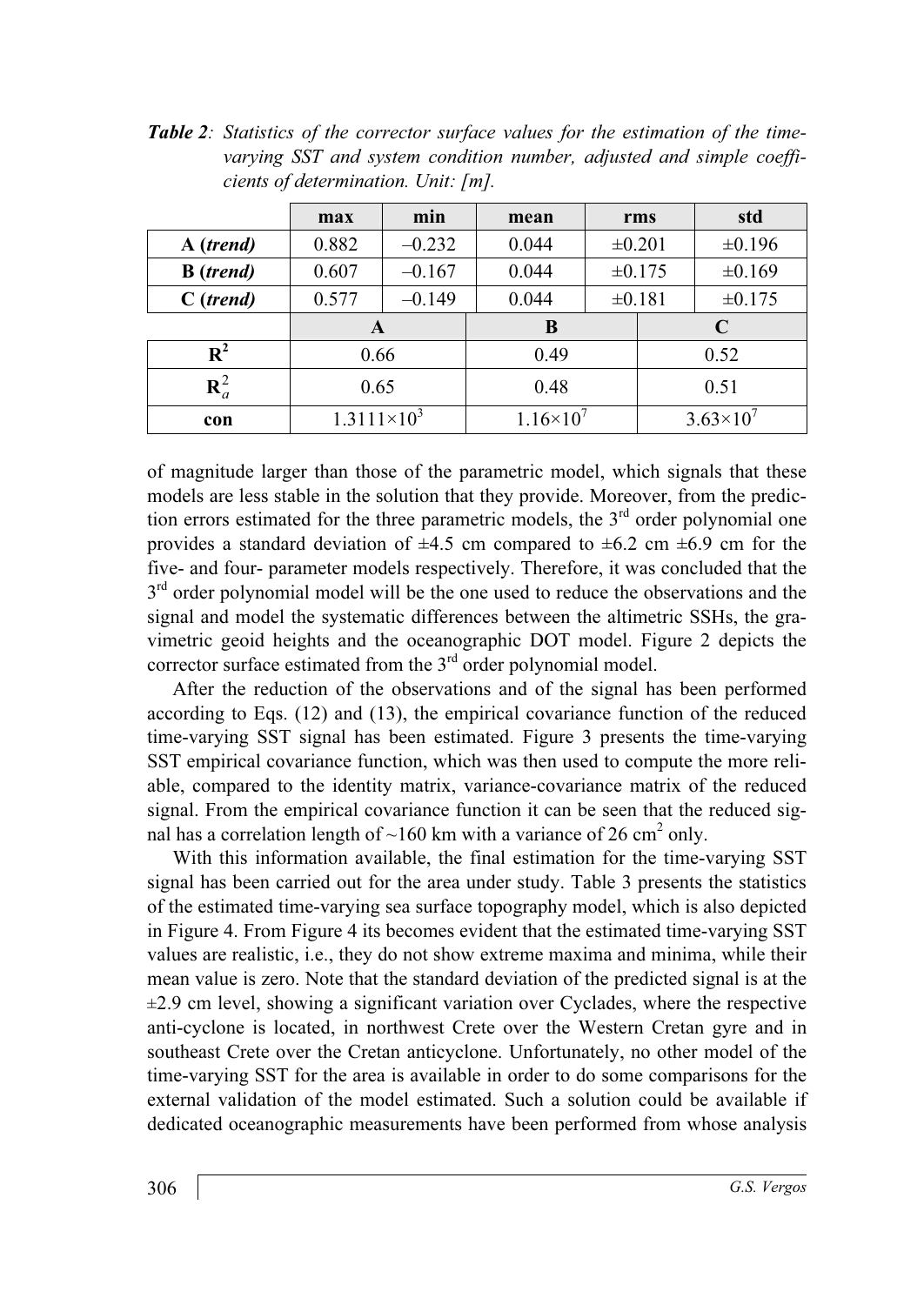

Figure 2: The estimated corrector surface from the fit of the  $3^{rd}$  order polynomial model.



Figure 3: The estimated empirical covariance function of the time-varying DOT.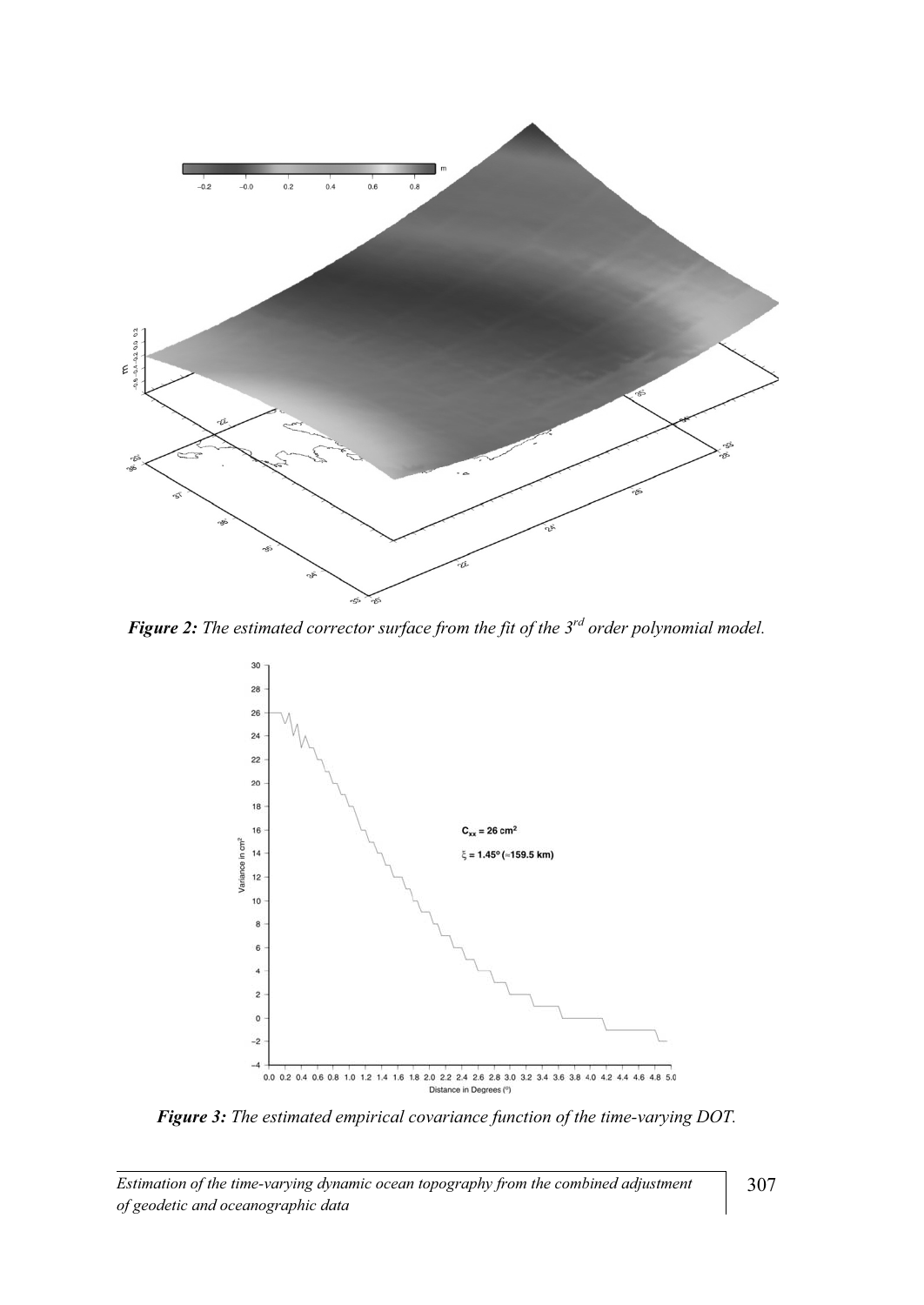Table 3: Statistics of the final time-varying sea surface topography model for the southern Aegean Sea. Unit: [m].

|       | max   | min      | mean  | rms    | std         |
|-------|-------|----------|-------|--------|-------------|
| t adj | 0.085 | $-0.086$ | 0.000 | ±0.029 | $\pm 0.029$ |

a reliable model of the time-varying SST would be derived. The present solution for the time-varying SST could form the basis for respective studies and a validation model for other ones that will be determined either from oceanographic or GRACE-type of data.



Figure 4: The final time-varying dynamic ocean topography model for the southern part of the Aegean Sea.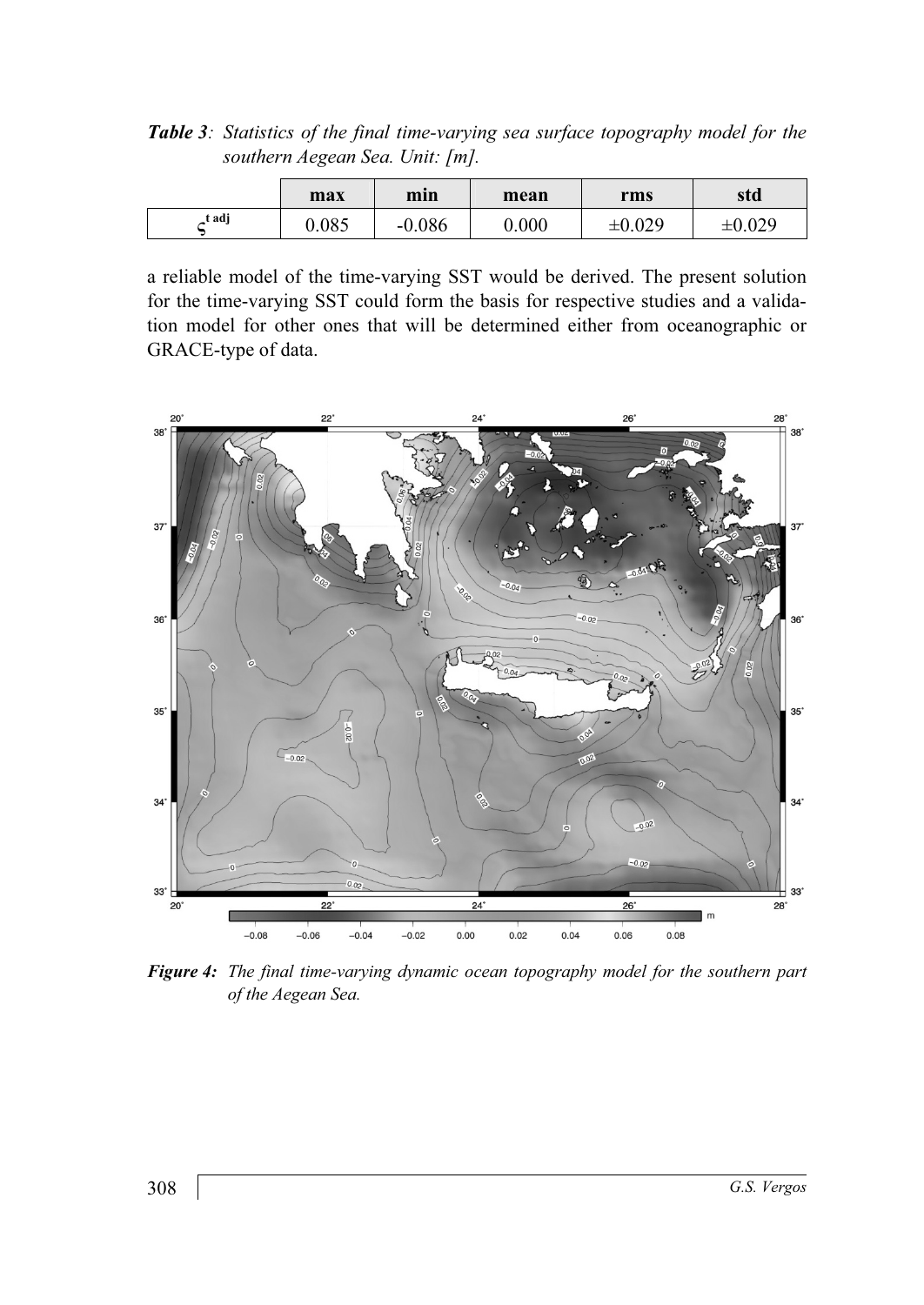# 4. Conclusions

 A detailed scheme for the estimation of the time-varying component of the sea surface topography has been presented, relying on the combined adjustment of altimetric sea surface heights, gravimetric geoid heights and data about the mean dynamic ocean topography. The combination scheme is based on a hybrid deterministic and stochastic approach, where the deterministic part aims at the estimation of a corrector surface which will be used to reduce systematic difference from the observations, so that the signal to be predicted will have the characteristics of a stochastic random variable. Various parametric models have been tested to represent the systematic differences between the available observations, and it was concluded that a 3rd order polynomial model manages to provide a stable solution (small condition number), the best fit to the residuals (large simple and adjusted coefficient of determination) and the smaller prediction error, compared to the lower order polynomial and the four- and five-parameter transformation models. The final model estimated gives a first look of the time-varying sea surface topography in the southern Aegean Sea, presenting small variations, a standard deviation of the predicted signal at the  $\pm 2.9$  cm level, and significant spatial variations over the main currents of the area, i.e., over the Cylades anti-cyclone, the Western Cretan gyre and the Cretan anticyclone. Note that currents with large spatial scale like the Mid-Mediterranean Jet do not appear in the time-varying SST model estimated, since they contribute to its quasi-stationary counterpart. With the availability of data from the GRACE and GOCE satellites, representing with high-accuracy the time-variable and static geoid respectively, and in combination with the available and future satellite altimetry data, better models for the time-varying SST will be estimated with enhanced accuracy and resolution.

#### References

- Andersen, O. and Knudsen, P., 2009. *DNSC08 mean sea surface and mean dynamic topog*raphy models. J Geophys. Res., 114, C11001, doi:10.1029/2008JC005179.
- Barzaghi, R., Tselfes, N., Tziavos, I.N. and Vergos, G.S., 2008. Geoid and High Resolution Sea Surface Topography Modelling in the Mediterranean from Gravimetry, Altimetry and GOCE Data: Evaluation by Simulation. J of Geod., 83(8), doi: 10.1007/s00190- 008-0292-z.
- Engelis, T., 1985. Global circulation from Seasat altimeter data. Mar. Geod., 9(1): 45-69.
- Engelis, T., 1987. Spherical harmonics expansion of the Levitus sea surface topography. Report No. 385, Department of Geodetic Science and Surveying, The Ohio State University, Columbus, Ohio.
- Fotopoulos G., 2003. An analysis on the optimal combination of geoid, orthometric and ellipsoidal height data. UCGE Report Nr. 20185, University of Calgary, Department of Geomatics Engineering, Calgary AB, Canada.